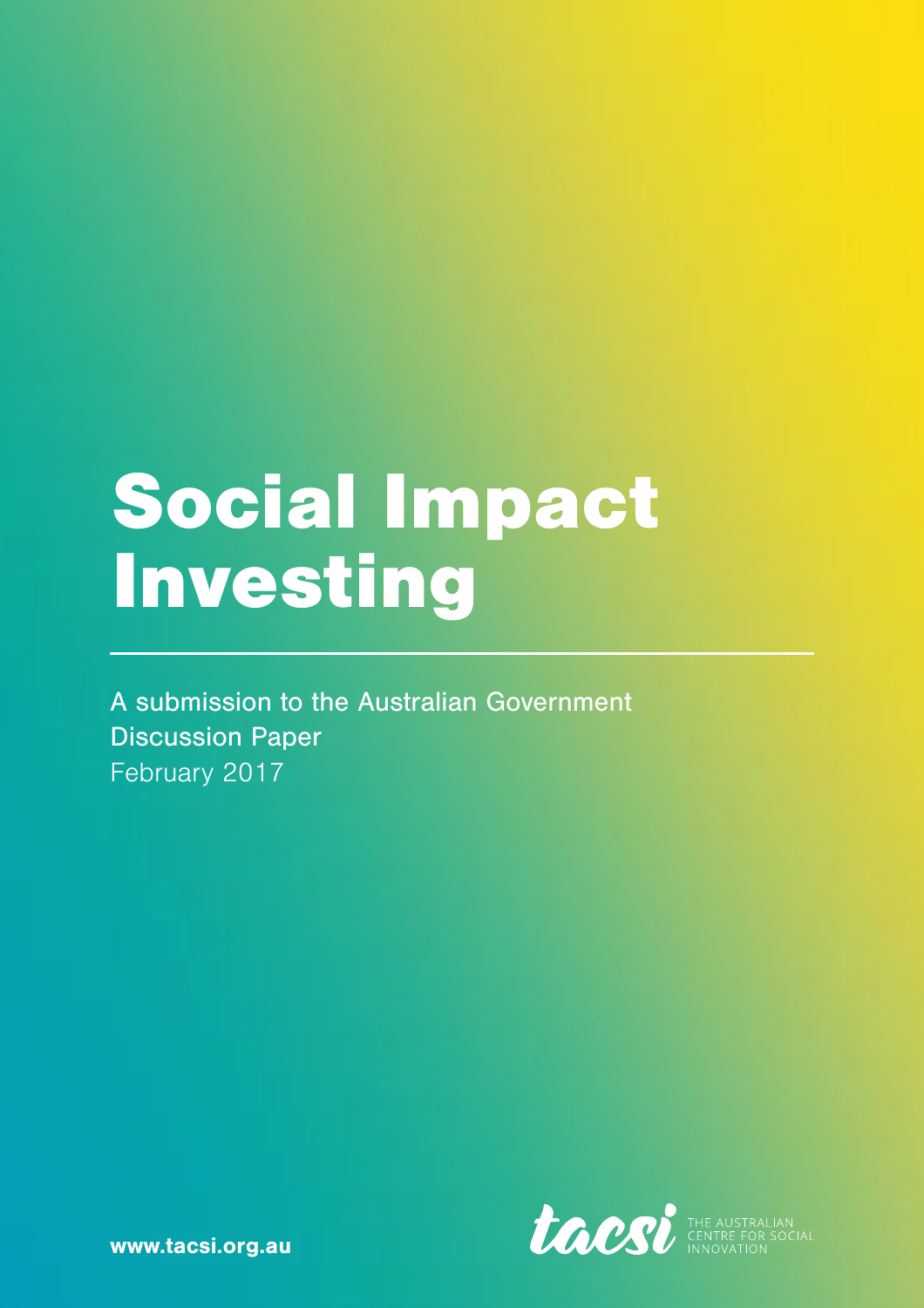### **Contents**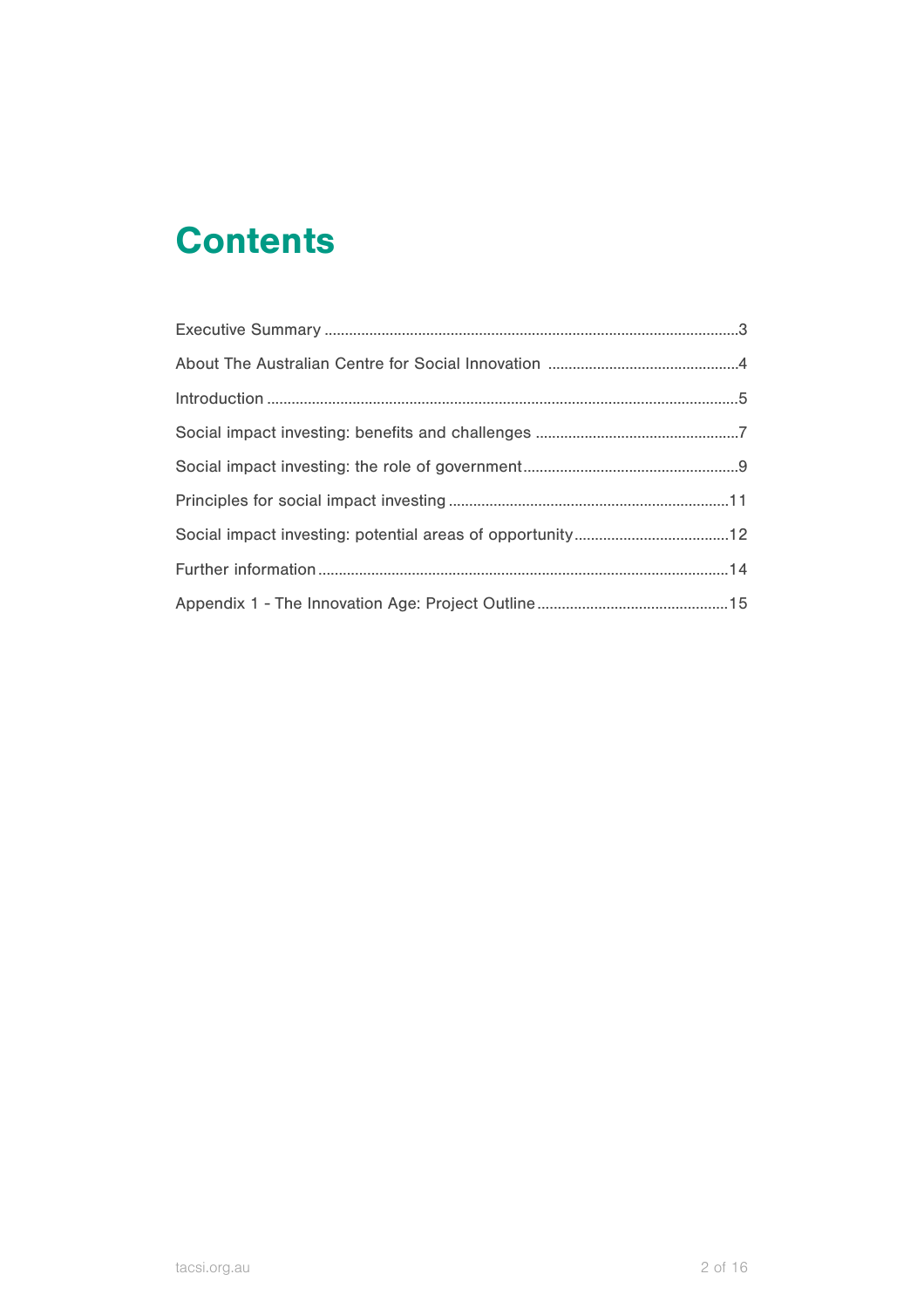### Executive Summary

Based on seven years of designing innovations in the social sector, The Australian Centre for Social Innovation (TACSI) believes impact investing can play a significant role in improving outcomes for Australians.

The opportunity to source private sector funding and investment, broaden the responsibility and accountability for social outcomes, and to adopt approaches that ensure funding is directed at 'what works', should strengthen responses to our most challenging social issues.

However, the benefits of impact investing will not automatically materialise. For impact investing to affect social outcomes it must be accompanied by measures that actively support improvement in the social solutions to be invested in. TACSI's experience suggests there are two key ways this improvement could be realised.

Firstly, current solutions are often silo-ed and manifest as a series of fragmented programs or services, yet we know many social problems are inter-generational, and closely wedded to issues of employment, health, and education. By acting as a convenor of portfolios of social impact investments directed at *systems* innovation, the government could ensure funding addresses key gaps, enabling meaningful and sustainable improvement in people's lives and a better financial return on investment.

Secondly, TACSI has observed that social policies, programs and services are rarely tested for efficacy before implementation. To optimise the effect of impact investment and manage the risk of unintended negative consequences, TACSI recommends the government incentivises investors, or directly funds, the capability of organisations (including government agencies) charged with delivering social outcomes, to design and test programs before they are scaled. Our experience also suggests that purposefully supporting 'lead innovators' and open-sourcing of innovation offers the opportunity to accelerate and broaden the base of social problem solving.

TACSI supports the principles for social impact investing as set out in the discussion paper but believes they can be made stronger in four main ways: explicit reference to improvement in people's lives as the overarching objective; providing for solutions that extend the existing evidence base; more emphasis on co-designing solutions with people who would be the target of interventions; and, more emphasis on building innovation capability.

TACSI's work in the areas of education, youth unemployment, affordable housing and consumer-directed care, support the discussion paper's identification of these areas as early opportunities for impact investing. With an approach that emphasises system responses, co-design and testing of solutions, we are optimistic more opportunities can be found.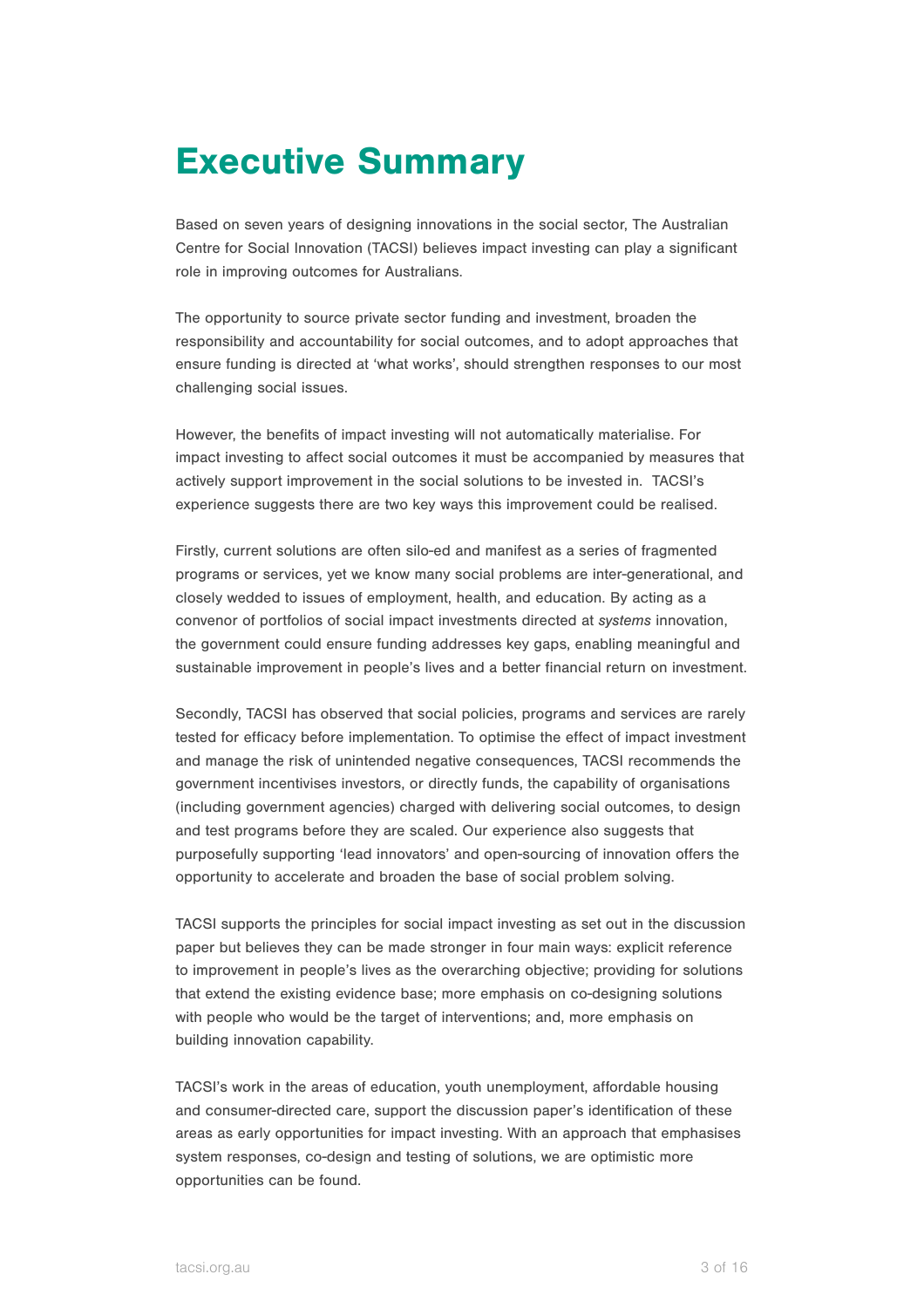# About The Australian Centre for Social Innovation

The Australian Centre for Social Innovation (TACSI) is an independent not-for-profit social enterprise. We have 50 staff who work on projects in every State and Territory and we are connected to a global network of innovation organisations, including through the Social Innovation Exchange (SIX).

TACSI partners with government, not-for-profits, philanthropy and business to develop and spread innovations that change lives. We believe that the best solutions to the problems we're trying to solve come from working with the people who are facing those challenges.

#### Our method

TACSI has developed an innovation process to bring the rigour of the scientific method to social problem solving. Our co-design process helps teams collaborate 'in-the-office' to make their assumptions about solutions explicit, and then refine their assumptions through testing 'out-of-the office' with end users, financial supporters, and other stakeholders. We draw on tools from design, business and social science.



*Family by Family was co-designed with families in South Australia and is now spreading across the country. The program has won a NAPCAN award for innovation in chid protection and an Australian International Design Award for Service Design.*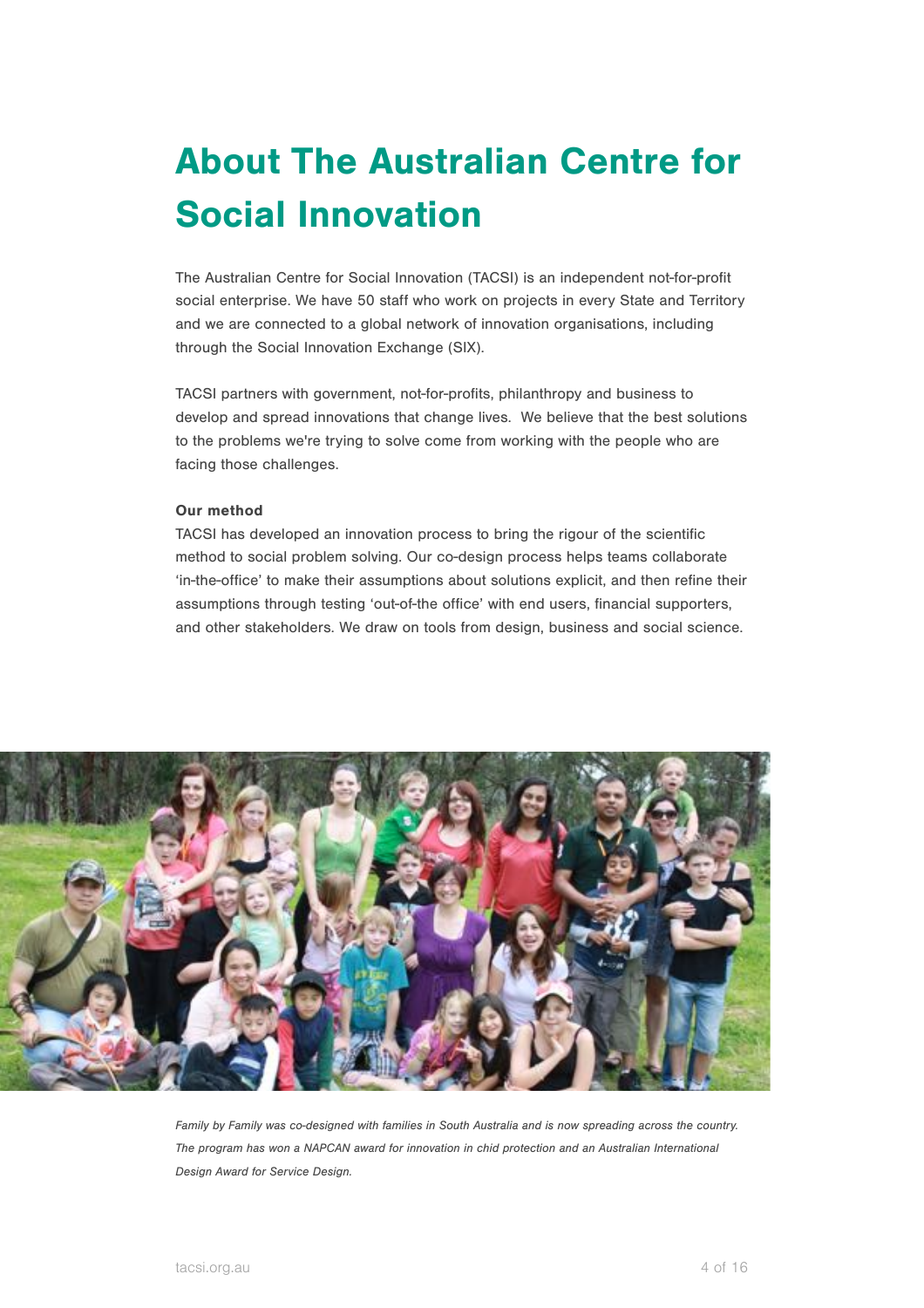### Introduction

There's little doubt about the need for new approaches and solutions to a number of intractable social problems. The statistics are compelling:

- <span id="page-4-6"></span> $\bullet$  as many as [1](#page-4-0) in 4 children may be experiencing abuse and neglect<sup>1</sup>
- evidence suggests there is a strong intergenerational transmission of maltreatment with up to 90% of children who experienced abuse and neglect passing it on to their own children<sup>[2](#page-4-1)</sup>
- <span id="page-4-7"></span>• One-third of Australians in unpaid caring roles have been classified as having 'severe' or 'extremely severe' depression<sup>[3](#page-4-2)</sup>
- <span id="page-4-8"></span>• Single people living on the age pension could afford only 2.1% of rental properties in a 2016 study by Anglicare Australi[a4](#page-4-3)
- <span id="page-4-9"></span>• An imprisonment rate per 100,000 ATSI population of 2,346 compared with just 154 per 100,000 people for the non-indigenous populatio[n5](#page-4-4)
- <span id="page-4-11"></span><span id="page-4-10"></span>• 45% of people with disability in Australia are at risk of poverty<sup>[6](#page-4-5)</sup>.

Dig deeper into these statistics and it becomes clear that the nature of the social issues which Australia and many other nations are grappling with are intergenerational and closely wedded to issues that affect the ability to participate in society, such as employment, health, education and housing. We also know that many complex social problems are systemic and structural rather than just individual or place-based.

However, the responses to intractable social problems are typically singular services or programs that have undergone limited testing and have been *designed for* rather than *designed with* people in the target populations. Opportunities are missed to generate insights that could enable responses to keep pace with the dynamic nature of social problems and harness latent resources in the people facing the biggest challenges.

In designing solutions with government, not for profit and philanthropic organisations, TACSI has taken a '*discover*, try, test, learn' approach. We use the insights gained from people facing the biggest challenges to generate ideas, put

<span id="page-4-0"></span>[http://www.unisa.edu.au/Media-Centre/Releases/2016-Media-releases/Child-first-focus-could-see-SA-](http://www.unisa.edu.au/Media-Centre/Releases/2016-Media-releases/Child-first-focus-could-see-SA-lead-the-world-in-child-protection/#.WLdaGRJ96qA) [1](#page-4-6) lead-the-world-in-child-protection/#.WLdaGRJ96qA

<span id="page-4-1"></span><sup>&</sup>lt;sup>2</sup> [Intergenerational transmission of maltreatment, Adam Tomison, https://aifs.gov.au/cfca/publications/](https://aifs.gov.au/cfca/publications/intergenerational-transmission-maltreatment#aus) intergenerational-transmission-maltreatment#aus

<span id="page-4-2"></span><sup>&</sup>lt;sup>3</sup> [Position Statement, Carers Recognition, Helping Hand, http://www.helpinghand.org.au/wp-content/](http://www.helpinghand.org.au/wp-content/uploads/2012/07/Positioning-Statement-Carers-Recognition2.pdf) uploads/2012/07/Positioning-Statement-Carers-Recognition2.pdf

<span id="page-4-3"></span>[Rental Affordability Snapshot, Anglicare Australia, 2016, p5, http://www.anglicare.asn.au/docs/default-](http://www.anglicare.asn.au/docs/default-source/default-document-library/rental-affordability-snapshot-2016.pdf?sfvrsn=7) [4](#page-4-9) source/default-document-library/rental-affordability-snapshot-2016.pdf?sfvrsn=7

<span id="page-4-4"></span>[<sup>5</sup>](#page-4-10) [ABS, http://www.abs.gov.au/ausstats/abs@.nsf/Lookup/by%20Subject/4517.0~2016~Main](http://www.abs.gov.au/ausstats/abs@.nsf/Lookup/by%20Subject/4517.0~2016~Main%20Features~Imprisonment%20rates~12) %20Features~Imprisonment%20rates~12

<span id="page-4-5"></span><sup>&</sup>lt;sup>6</sup> [Poverty in Australia, ACOSS, 2014, p27, http://www.acoss.org.au/images/uploads/](http://www.acoss.org.au/images/uploads/ACOSS_Poverty_in_Australia_2014.pdf) ACOSS\_Poverty\_in\_Australia\_2014.pdf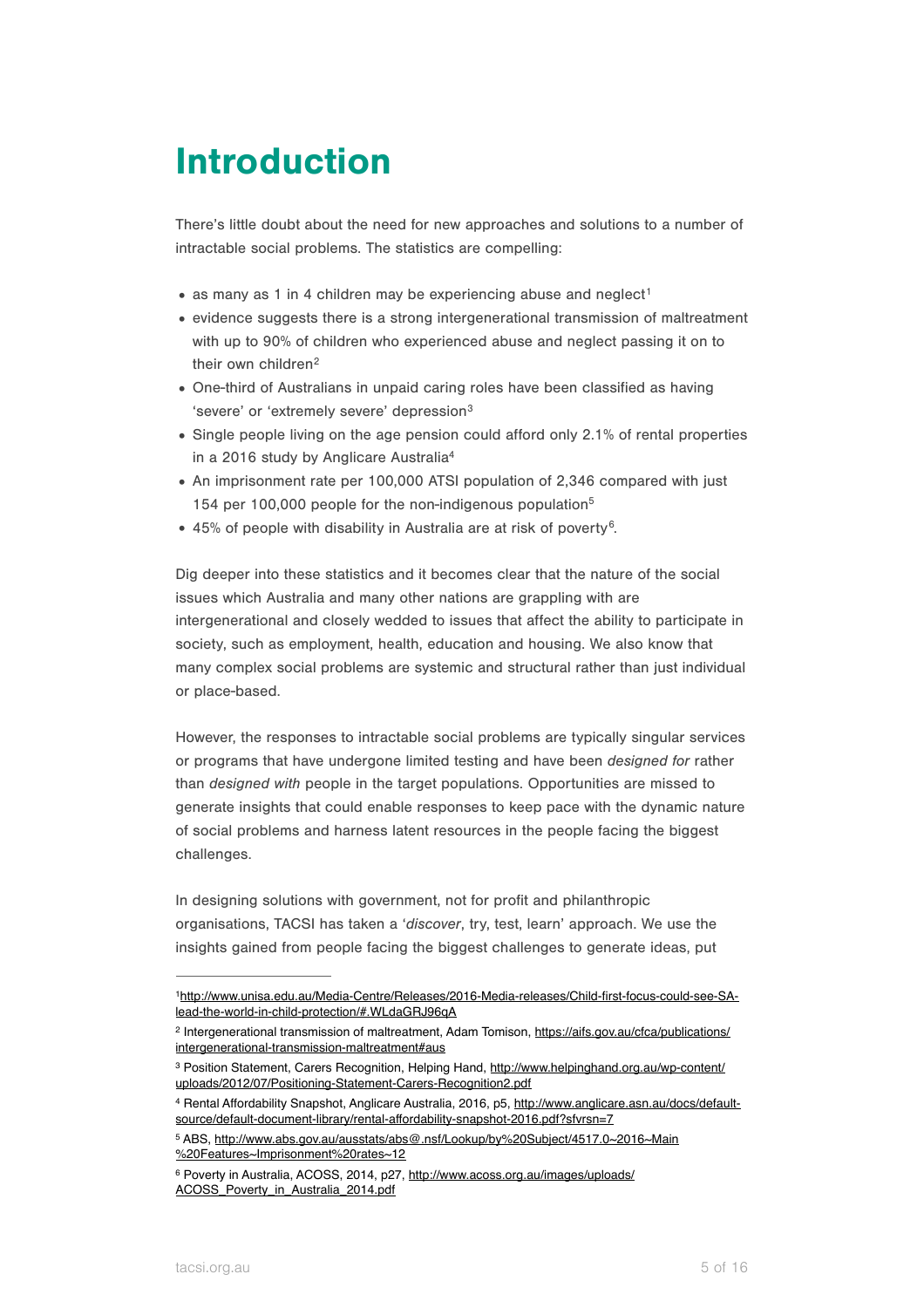those ideas through a rigorous innovation process to design effective solutions, and work with our partners to spread those solutions. TACSI sees opportunity to take this approach with impact investing, ensuring that it supports outcomes rather than just a different form of capital to fund social problem-solving.

With reference to practical innovation work TACSI has undertaken, this submission sets out the benefits of complementing social impact investing with the above approach, ways impact investing principles could reinforce this, and suggests opportunity areas for investing.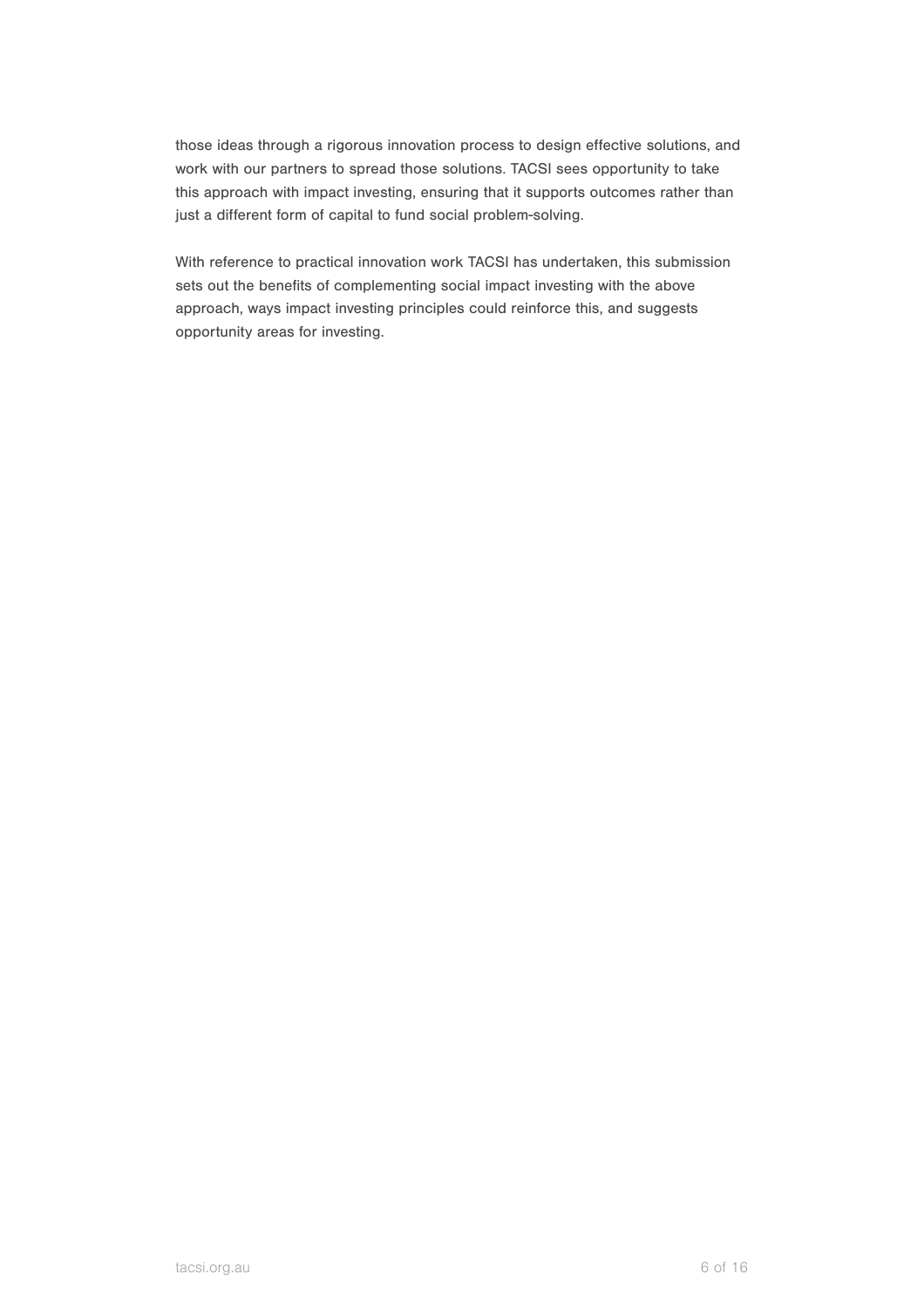# Social impact investing: benefits and challenges

One of the main benefits social impact investing offers is the opportunity to engage a broader range of interests and resources in social problem-solving.

For example, the *Aspire* social impact bond supports the Adelaide-based Hutt St Centre to address homelessness in partnership with private sector investors and community housing providers including Common Ground Adelaide and Unity Housing. Similarly, the Benevolent Society bond in New South Wales has connected the not for profit sector with institutional investors the Commonwealth Bank and Westpac.

TACSI's own experience in exploring the impact of Australia's ageing population in *The Innovation Age* project (see Appendix 1), has discovered the potential for a range of government, commercial and peer-to-peer solutions to address the looming issues of affordable housing and social isolation for baby boomers. Social impact investment that brings the resources from each of these to bear in a coordinated manner could catalyse a broader systems innovation that provides for meaningful and sustainable improvement in people's lives and better financial returns on investment.

However, coordinating impact investment to have this effect remains a major challenge. Families that interact with the statutory child protection system, for example, may need to address issues of low levels of education, drug abuse and employability. Interdependencies between these issues mean that any single intervention in any one of these areas is likely to be insufficient to effect lasting change. Equally, only considering interventions at the level of the family, rather than the broader social and community context in which that family lives (e.g. placebased disadvantage) may leave the family exposed to risk factors that constrain the effectiveness of service-based interventions.

Without addressing this systemic nature of many social issues, the risk for impact investment is that it simply directs funding into interesting and novel interventions that do little to shift social outcomes and may even reinforce a cycle of service dependence and lower quality of life. Investments should be scrutinised to mitigate risks that they may exacerbate existing problems. Conversely, if impact investing can be coordinated to address the multiple and connected factors driving social issues and structured to complement government spending on universal services, especially in areas of employment, healthcare and education, it will have a much greater chance of changing social outcomes for the better.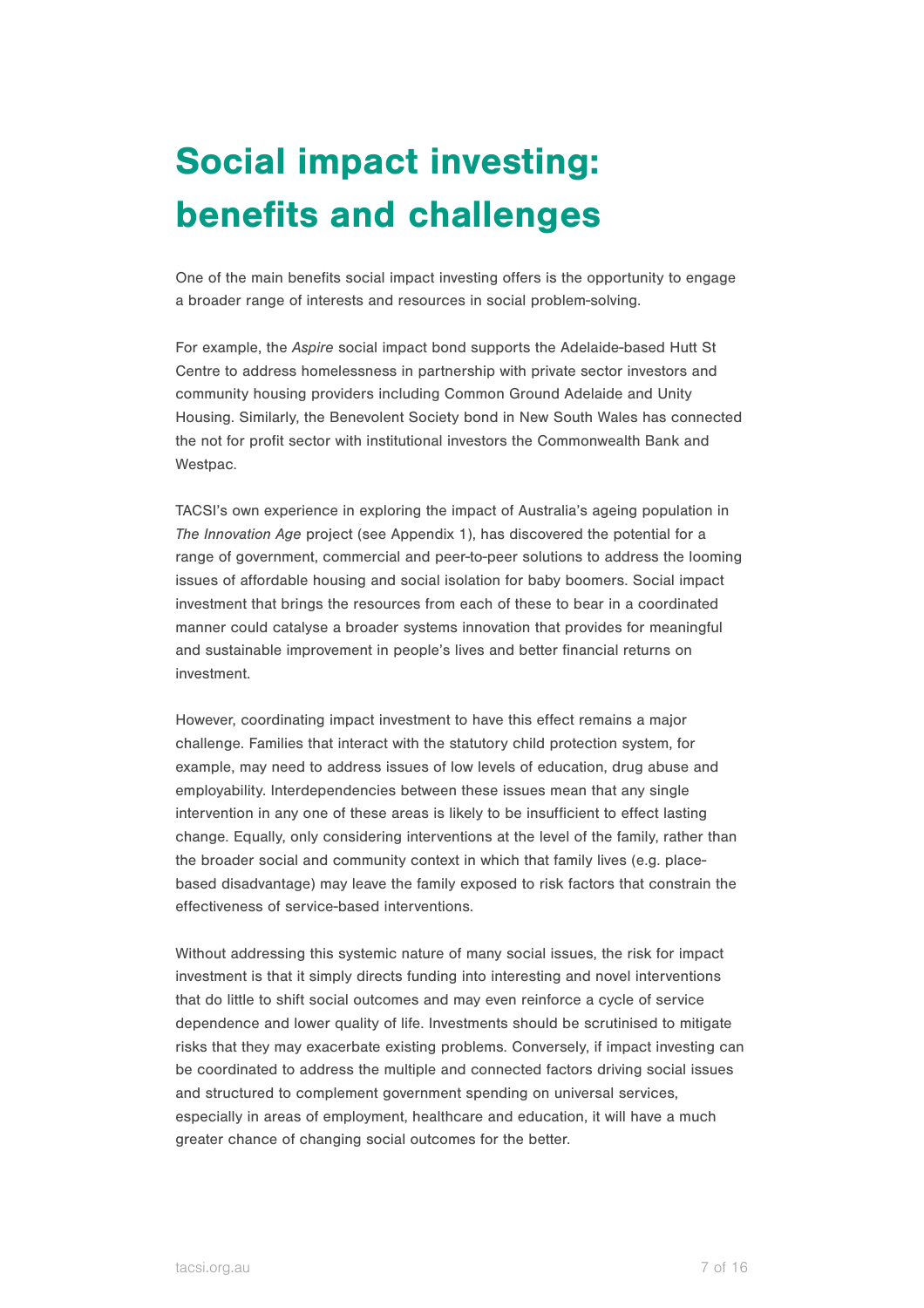A related challenge for social impact investing is to ensure the supply of interventions that deliver an acceptable 'impact rate of return' for people targeted by interventions and the broader community, as well as a fair rate of return for investors.

Fundamental to this is the application of rigorous process for designing and testing interventions. When James Dyson created his vacuum cleaner, he famously made 5,127 prototype versions before going into production; each one helped him get closer to an effective and efficient solution. Social policies and programs are more complex than vacuum cleaners but they are rarely tested before implementation, leading to an ongoing pipeline of responses that fail to change social outcomes.

<span id="page-7-2"></span>For example, TACSI's *Rethinking Restoration* work, which focuses on children in out of home care, has identified that over the past decade Australia has seen 39 inquiries,reviews and Royal Commissions<sup>[1](#page-7-0)</sup> dedicated to finding better ways to protect children against abuse and neglect. Additional spending in response to these enquiries, however, has yet to make an impact that could be considered proportional to the investment.

<span id="page-7-3"></span>With spending on social purposes in Australia estimated at \$510 billion per year<sup>[2](#page-7-1)</sup> the potential to substantially shift outcomes with a more rigorous approach to design and testing is there. Development of the social impact investment market could provide the catalyst for a more widespread application of innovation processes that stage-gate investment decisions based on impact, delivering greater effectiveness and efficiency for the social purpose spending overall.

<span id="page-7-1"></span><span id="page-7-0"></span><http://www.childabuseroyalcommission.gov.au/documents/8-1-previous-inquiries-in-tor-new-logo.pdf> [1](#page-7-2) <sup>2</sup> [Australia's Social Purpose Market, page ii, The Centre for Social Impact, April 2016 http://](http://www.csi.edu.au/media/uploads/127037316_Social_Purpose_Market_v5.pdf) www.csi.edu.au/media/uploads/127037316\_Social\_Purpose\_Market\_v5.pdf)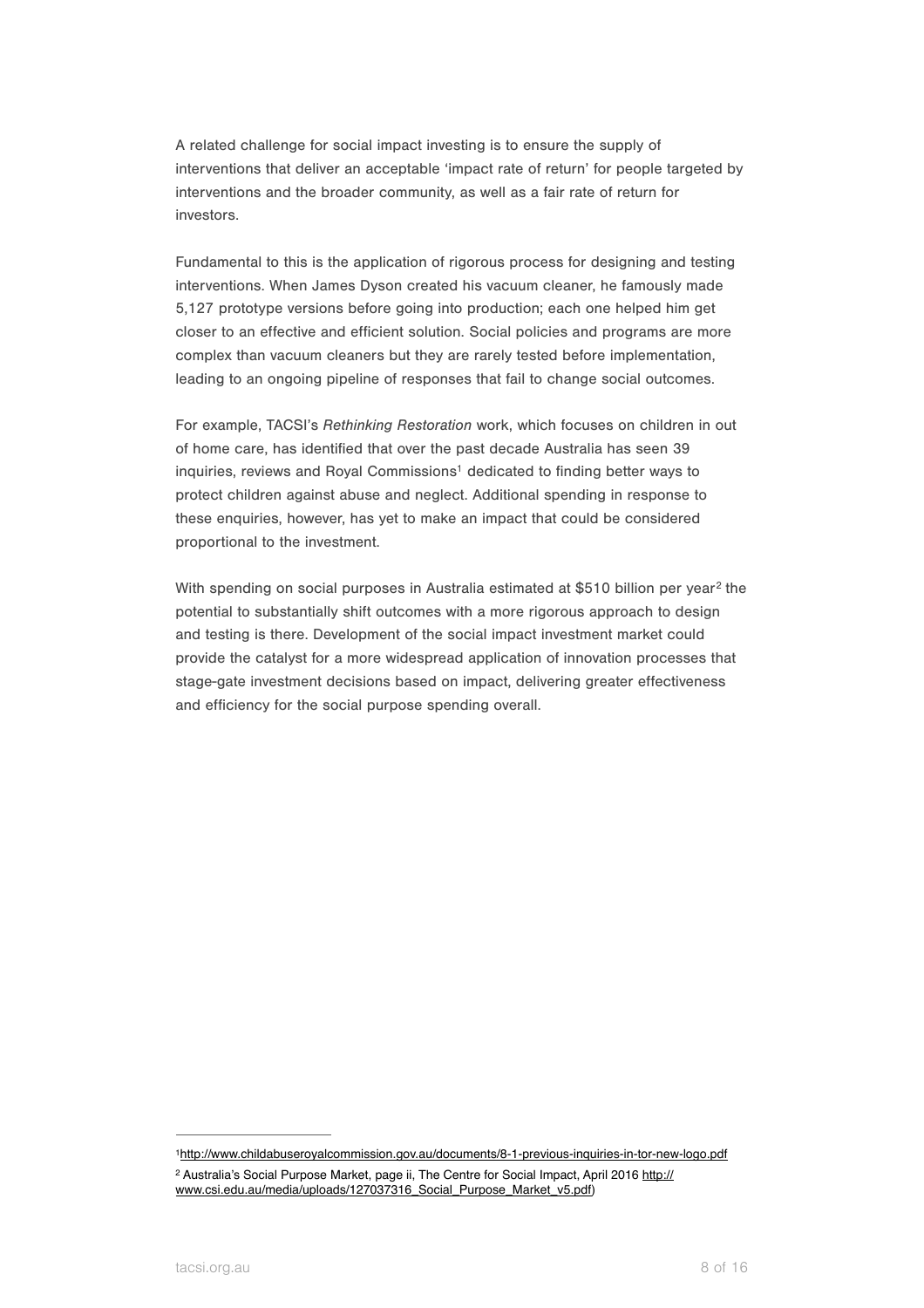# Social impact investing: the role of government

Given the major challenges TACSI has identified for impact investing, coordinating investment to catalyse systems innovation, and ensuring there are interventions that are adequately designed and tested before being scaled, we see two main roles for government.

Firstly, government could act as a convenor of portfolios of social impact investments. These portfolios could be constructed to ensure available impact investment funding was directed at key system gaps or failures and would complement existing government and other forms of investment directed at reducing systemic or structural issues that act as barriers to achieving outcomes at scale.

This portfolio approach would help to overcome the challenge of "narrow application of social impact investing" that the discussion paper has identified. TACSI is familiar with a range of international approaches, including those taken by the McConnell Foundation (Canada), European Commission and UK Government that could inform the government's role in this regard.

Secondly, government could be a more purposeful funder of innovation capability in a way that supports the development of investment-attractive and impact-attractive interventions. This responsibility could also be shared with impact investors so that interventions were capable of being adjusted more effectively throughout the life of an investment by 'innovation-capable' providers.

TACSI also believes the government could consider ways to support capability building sector-wide through means other than just universal capability building programs. There are two particular projects TACSI has undertaken that offer insight into this.

In our *NDIS Readiness and Beyond* project we identified that support for 'lead innovators' - organisations specialising in exploring beyond the bounds of existing evidence - could be beneficial. We considered that not every disability services provider needed to be at the 'cutting-edge' and creating market defining services. Support for a relative handful of these specialists could yield a new wave of impactful and investable interventions.

To complement a capability investment in lead innovators, government could also consider requirements for the open-sourcing of innovations. In August 2016, TACSI open-sourced its *Weavers* program - a peer-to-peer model for supporting carers. This approach helps to spread interventions that create impact rather than them being tightly-controlled proprietary responses. By allowing ready adaption and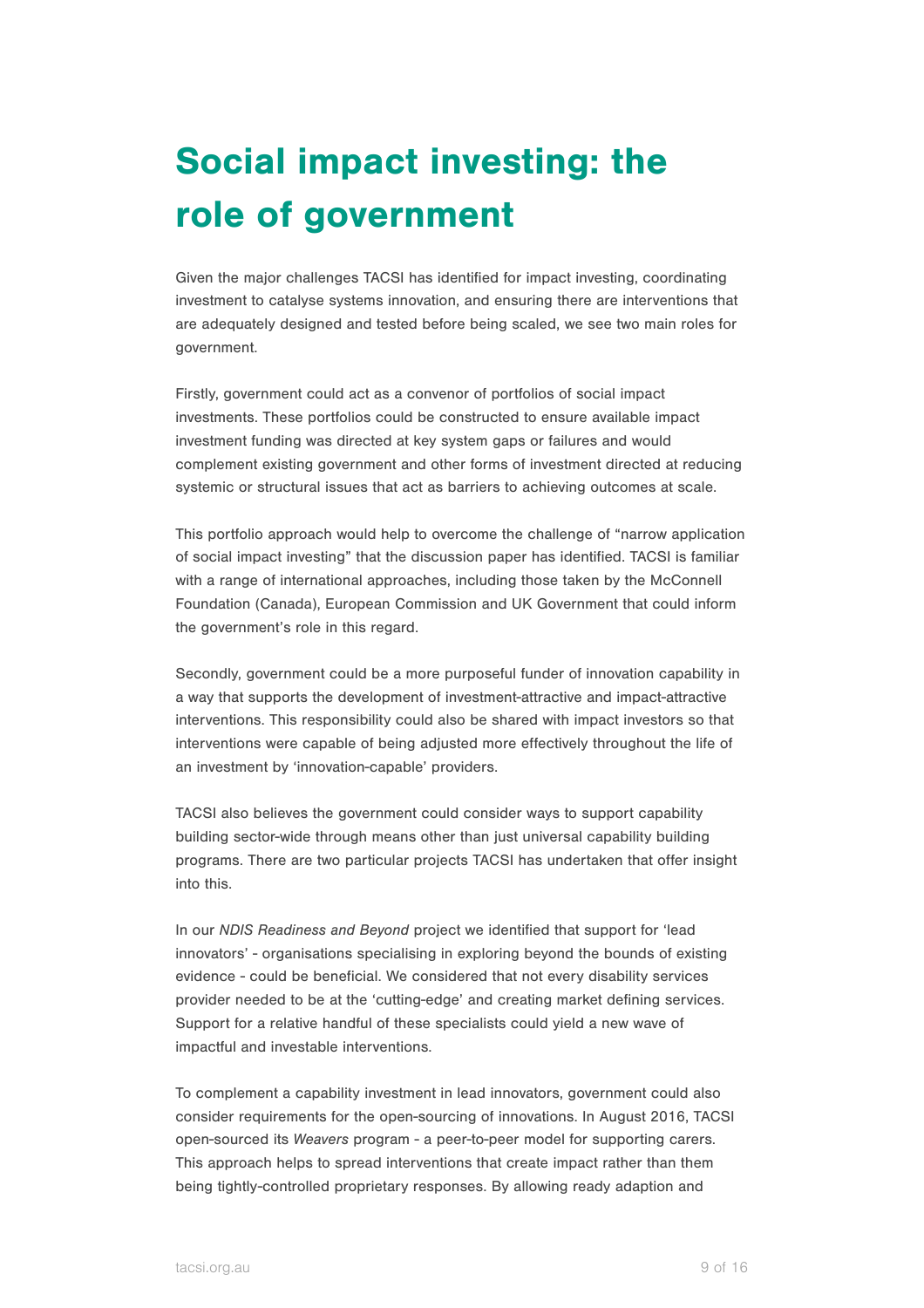adoption the base for effective change is broadened and accelerated. The government could explore whether public investment in lead innovators could be accompanied by measures that provided for open source innovation.

It is also worth making explicit that the government itself will need to build a capability to interact with the social impact investing market to ensure effective social problem-solving.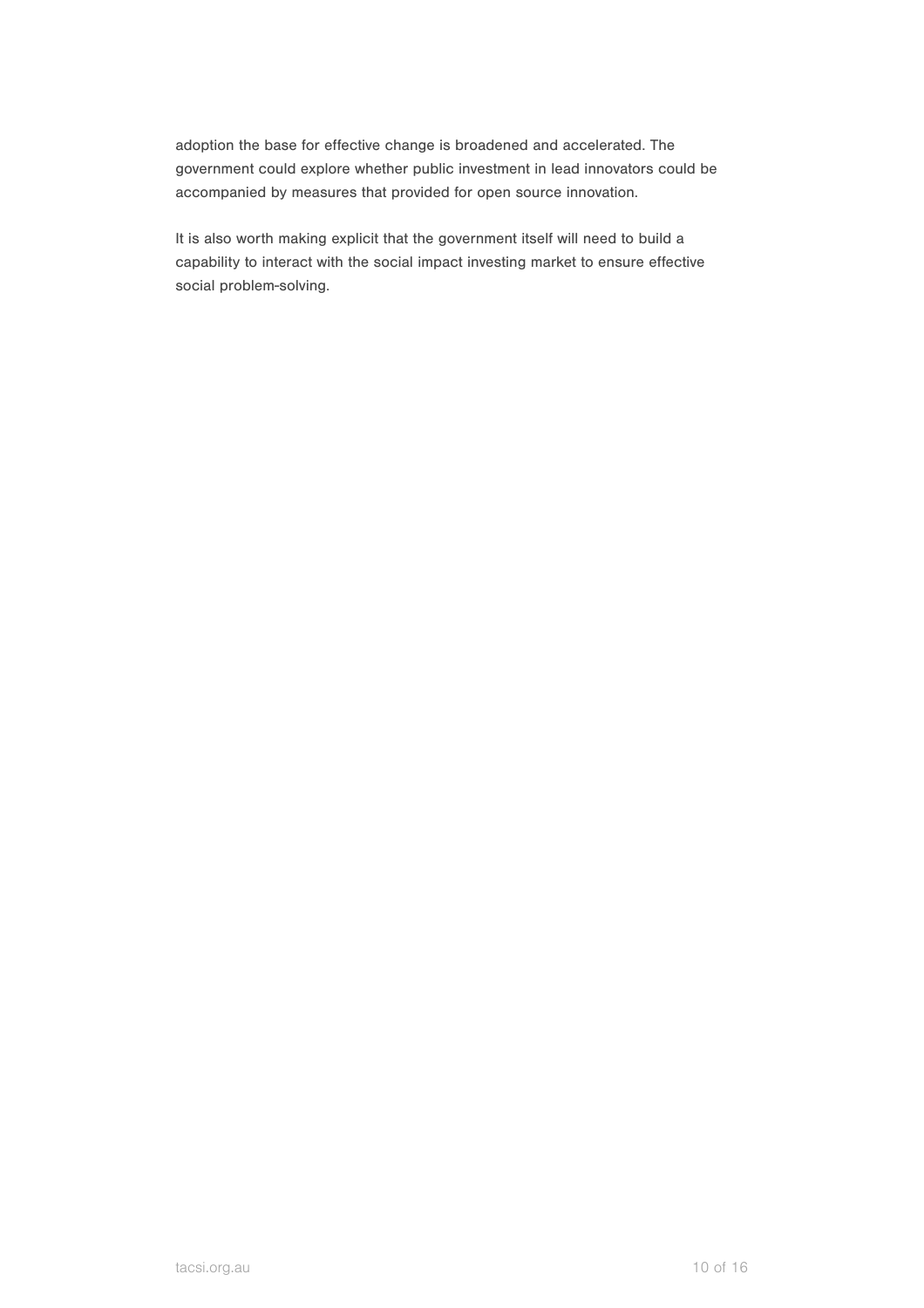### Principles for social impact investing

TACSI supports the principles for social impact investing as set out in the discussion paper but recommends they be strengthened by:

- 1. *An overarching statement of objectives that explicitly refers to the ultimate outcome sought, that is, a positive change in people's lives.* This will mitigate some of the limitations of proxy measures for 'value for money' and 'outcomes', encourage relevant qualitative measurement, and build a richer picture of the effect of social impact investments.
- 2. *Acknowledging the tension between generating more impactful investments and a reliance on the "existing evidence base" to assess proposed interventions (Principle 4, p23).* This tension might be ameliorated by providing for some social impact investments (e.g. those that support 'lead innovators') to be supported by an appropriate qualitative base. For example, TACSI's projects will often seek to discover 'positive deviants' - people who, despite the odds being stacked against them, find ways to achieve improvements in their quality of life. Understanding the characteristics and contexts of people in these circumstances can provide insights that generate new and scalable interventions. Similarly, there could be provision for at least some impact investments to be structured to purposefully move interventions through funding 'gates' at the discovery/insight, design, trial and spreading stages to generate a pipeline of ideas that progress from 'innovation to impact.'
- 3. *Including in the assessment of "an intervention likely to achieve outcomes", the extent to which the proposed social impact investment has been designed with people from the target population*. This will mitigate the risk that interventions are based on untested assumptions, could exacerbate existing problems, and in TACSI's experience, unlock latent resources in target groups. For example, TACSI's *Family by Family* program - a peer-based support program - was designed and is delivered in conjunction with families who have experienced substantial challenges. Rather than families who have experienced tough times being seen as liabilities, their experiences are a valuable resource for families currently in hardship.
- 4. *Requiring social impact investments to have a robust innovation plan that enables*  interventions to be successfully iterated over the life of the investment. This would include a plan to ensure innovation capability is in place or developed and a process for stage-gating iterations is set out to ensure appropriate investment and social impact returns.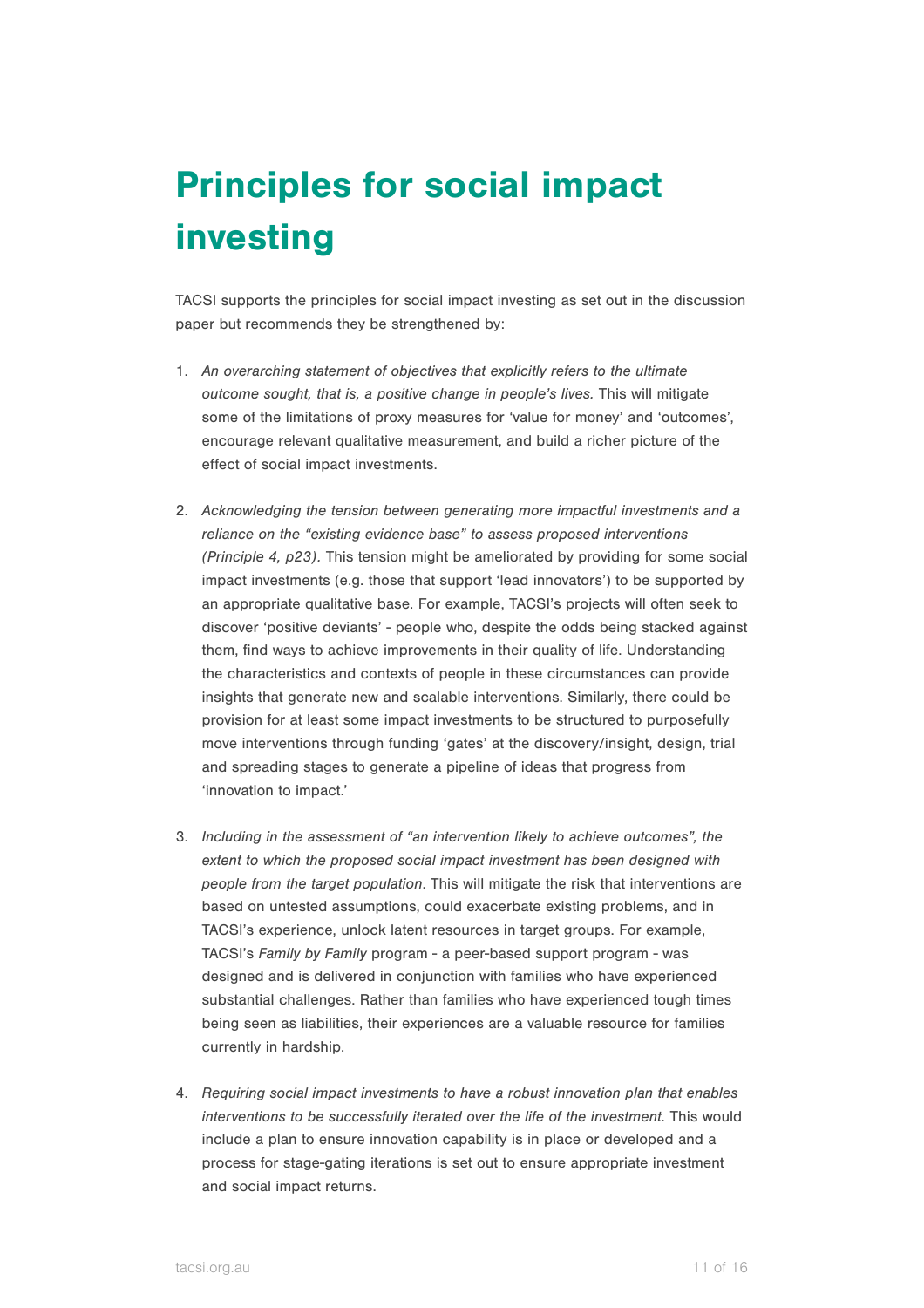# Social impact investing: potential areas of opportunity

TACSI agrees that the areas outlined in the discussion paper represent early opportunities for impact investing.

Below we have outlined just some of the TACSI projects that relate to these areas and which could inform government and investor decision-making about successful interventions in these areas.

#### Family by Family

Family by Family is a peer-to-peer program that draws on the experience and resilience within communities – we find and train families who have been through tough times, match them with families who want things to change, and coach the families to grow and change together. Family by Family is now operational in four sites in Adelaide, has expanded to Mt Druitt in western Sydney, and has supported more than 400 families. Independent evaluations have evidenced the success of the program and modelling has shown for every \$1 spent on the program it saves a further \$7.

#### A Family-Friendly Australia

Based on its experience in areas of child protection, out of home care and related areas, TACSI has begun to build a national innovation network to give more families the opportunity to thrive. This work takes an approach to reform that is focused on creating five "helpful conditions" and five "helpful supports" to shift outcomes currently being generated by 'the system'.

#### The Innovation Age ('beyond bricks and mortar')

Funded by the The Wicking Trust, TACSI is exploring a new generation of policies, support and services with, and for, Australia's baby boomers. Our initial focus is on housing, especially for those in difficult social or economic circumstances. We currently have six prototype solutions (see Appendix 1) that, in different ways and in partnership with different stakeholders, could help boomers to age well by providing a stable home.

#### **Weavers**

Weavers is a peer-to-peer model supporting carers to address the significant challenges of caring for a loved one. Weavers are people with personal caring experience. They are recruited, trained, and connected with carers in their community. The model was co-designed with carers, undergone larger scale demonstration in metropolitan Adelaide and has now been open-sourced. Recent [coverage on Weavers can be found at www.australianageingagenda.com.au/](http://www.australianageingagenda.com.au/2017/02/08/initiative-support-family-carers-residents-will-change-lives/) 2017/02/08/initiative-support-family-carers-residents-will-change-lives/.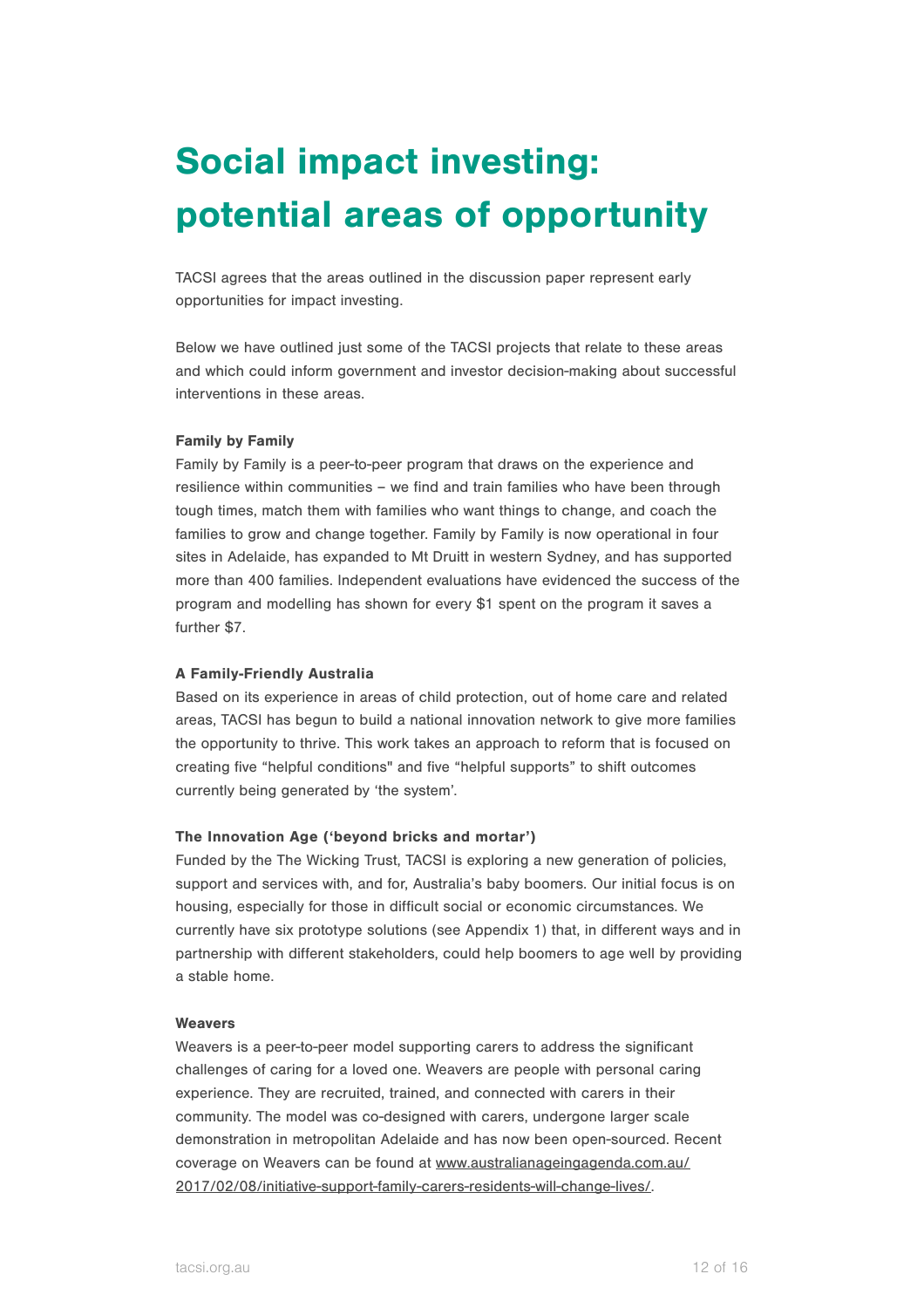#### NDIS Readiness and Beyond

Funded by the Fay Fuller Foundation, TACSI worked with The Difference Incubator (TDi) and 18 service providers to explore what it meant to be NDIS ready, what supports would best help providers to accelerate readiness without cutting corners, and how we could realise the ambition of the NDIS. The research identified five key questions that when answered in sequence could provide a new route to readiness appropriate for a consumer-directed care market. The research report is available at <http://tacsi.org.au/project/ndis-readiness-and-beyond/>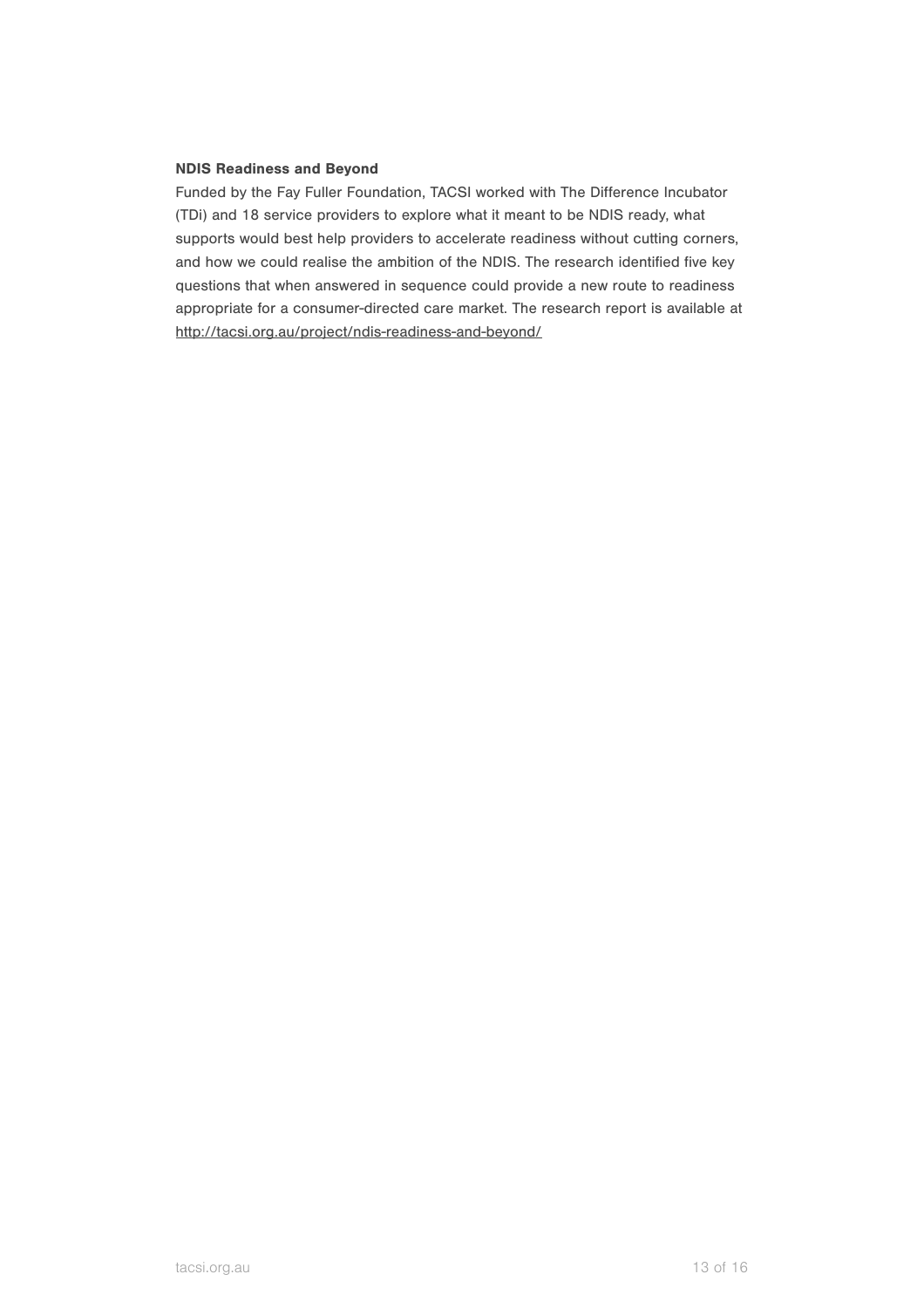### Further information

To discuss any aspect of this submission please contact:

#### Matt Ryan

Director, Public Policy + Strategy [matt.ryan@tacsi.org.au](mailto:matt.ryan@tacsi.org.au) +61 434 603 680 +61 8 7325 4994

#### The Australian Centre for Social Innovation

Level 1, 279 Flinders Street, Adelaide, 5000, South Australia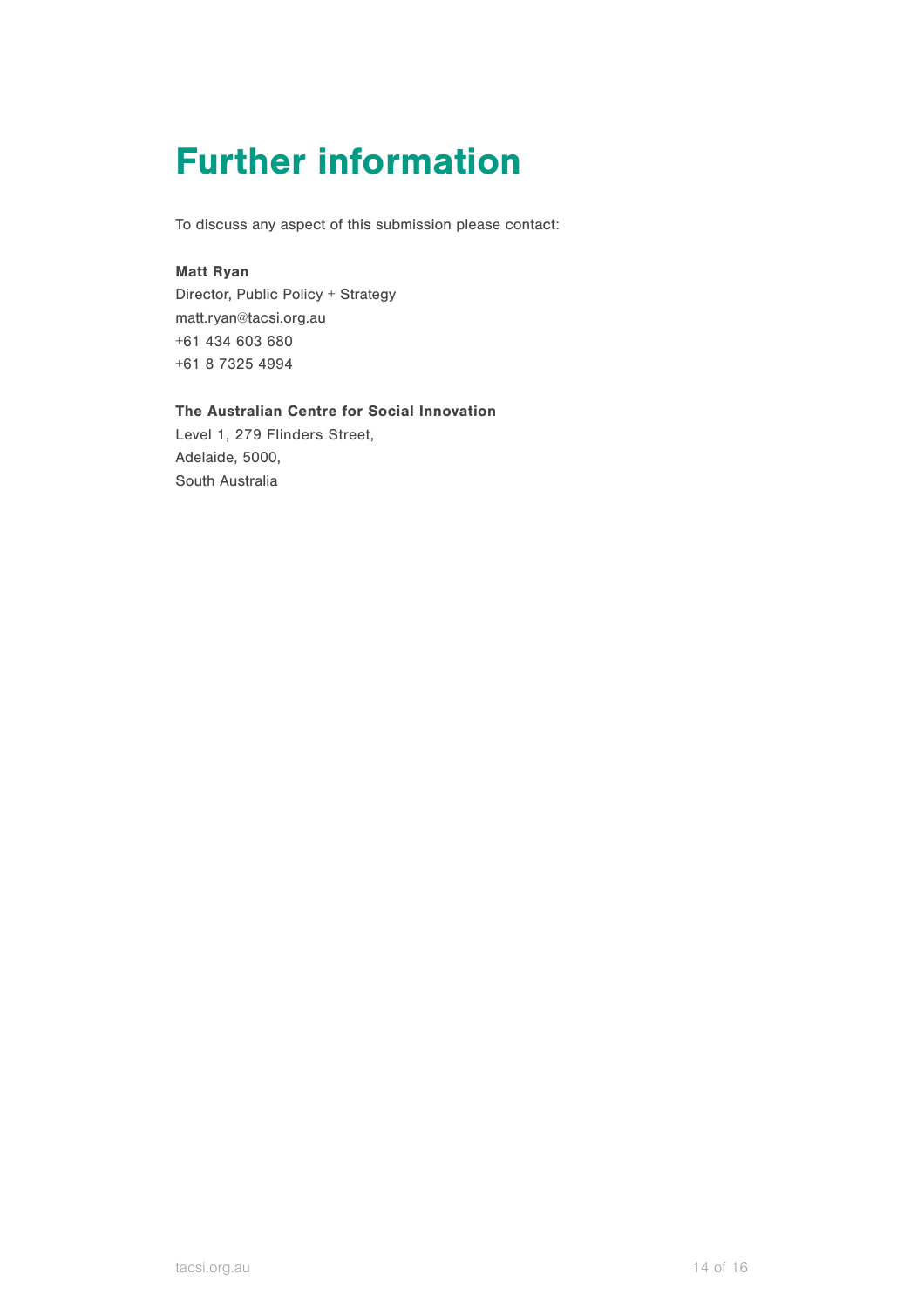# Appendix 1 - The Innovation Age: Project Outline

*The Innovation Age* is a multi-year initiative (in partnership with JO & JR Wicking Trust managed by Equity Trustees) aimed at accelerating the next generation of services, supports and policies that enable *all* Australians to age well.

We are tackling this big objective through 3 interconnected streams of work:

- 1. Rethinking Home as we Age: Co-designing and testing next generation services, supports and policies around home and housing
- 2. Collective Innovation: Building a national impact network of innovators and innovations from across sectors with the shared vision of ageing well for all Australians
- 3. Scaling Solutions: Testing what it takes to scale good innovation, starting with open sourcing our own solution Weavers - peer to peer support for family carers.

There are 4 big systems issues we are focussing on:

- 1. Lack of policies that offer secure and sustainable tenure for people as they age
- 2. Systems that build in loneliness and isolation through a hyper focus on bricks and mortar
- 3. Market failure: policy change that can help to provide a stable and sustainable home when home ownership is not an option
- 4. Decline and deficit narrative about ageing leads to a focus on needs not contribution.

There are 6 concepts we are prototyping:

- 1. Reliable Rental: testing new policy clauses for Residential Tenancy Acts that focus on increasing security of tenure, sense of ownership and sustainability of tenure.
- 2. Coalition of Social Landlords: testing whether a group of socially minded private landlords can be mobilised - renting at fair rates and conditions to fellow baby boomers who are living on low incomes.
- 3. Sharing Our Space: testing a home sharing platform specifically focussed on linking older people who wish to share - both those who have a home with spare bedrooms, and those looking for sharing opportunities.